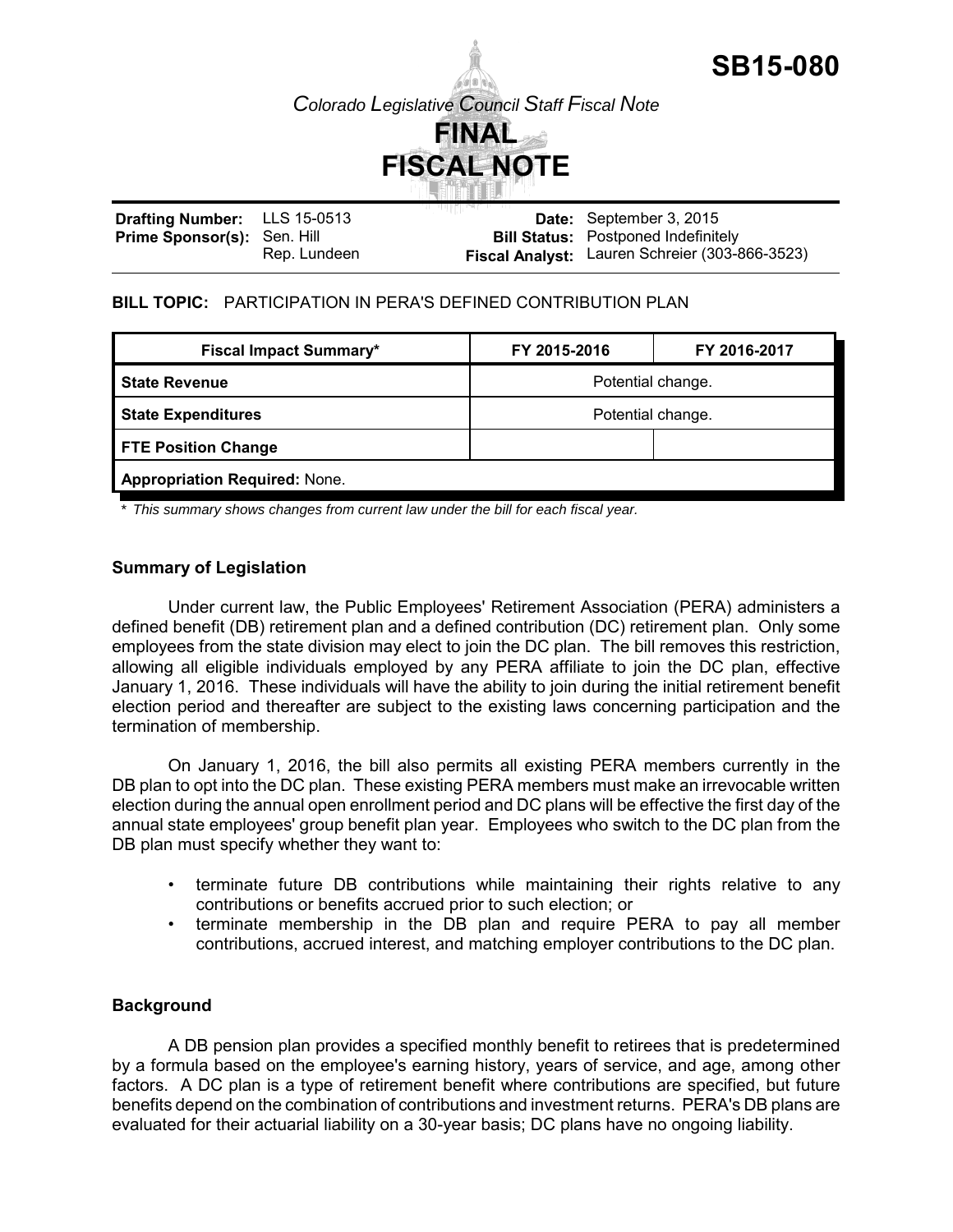September 3, 2015

Under current law, the PERA DC plan is available to employees of a state agency, the General Assembly, the office of a district attorney in a judicial district, or a community college, but not for employees of a state college or university, a school district, or a local government. Between 2006 and 2013, about 15 percent of eligible employees chose to enroll in the DC plan. Under current law, members of the state division may change their plan election once prior to 5 years of employment.

## **State Revenue**

The bill may impact state revenue by potentially changing when state income taxes are paid by PERA retirees. DB plan benefits are paid and taxed on a monthly basis, while DC plan benefits are paid when the member chooses to receive them, typically on a periodic or lump-sum basis.

#### **State Expenditures**

The bill could affect state expenditures over the long term, depending on how the state chooses to respond to changes in certain unfunded liabilities of PERA. The state currently makes employer contributions to the state and judicial divisions in PERA based on rates set in statute. If the liabilities for these divisions are underfunded, the state may increase its contribution, although any change in state employer contribution rates requires legislation. The state may also potentially incur costs to address unfunded liabilities in the PERA Health Care Trust, proportional to membership. As of the writing of this fiscal note, these amounts have not been estimated.

# **Statutory Public Entity Impact**

Expanding the number of employees than can elect the PERA DC plan and allowing existing employees to switch from the DB plan to the DC plan will reduce revenue to the DB division trusts as well as reducing the future liabilities of those trusts. Since some employees in the DB plan do not stay with a PERA employer long enough to become vested (i.e., entitled to receive employer contributions), the change is expected to increase the unfunded liabilities of PERA's DB plan as well as PERA's Health Care Trust Fund.

The actual impact on PERA's unfunded liabilities will depend on the number of employees that switch from the DB plan to the DC plan. This fiscal note illustrates the impact on unfunded liabilities based on the following assumptions:

- 15 percent of employees hired on or after January 1, 2016, will elect to join the DC plan;
- 15 percent of current DB plan members will elect to join the DC plan but only 5 percent of current DB plan members in the state division with less than 15 years of service will elect to join the DC plan, and;
- 5 percent of the Judicial division members will join the DC plan.

*Division trusts.* Table 1 shows the change in unfunded liabilities for each of the PERA divisions, based on the assumptions noted above.